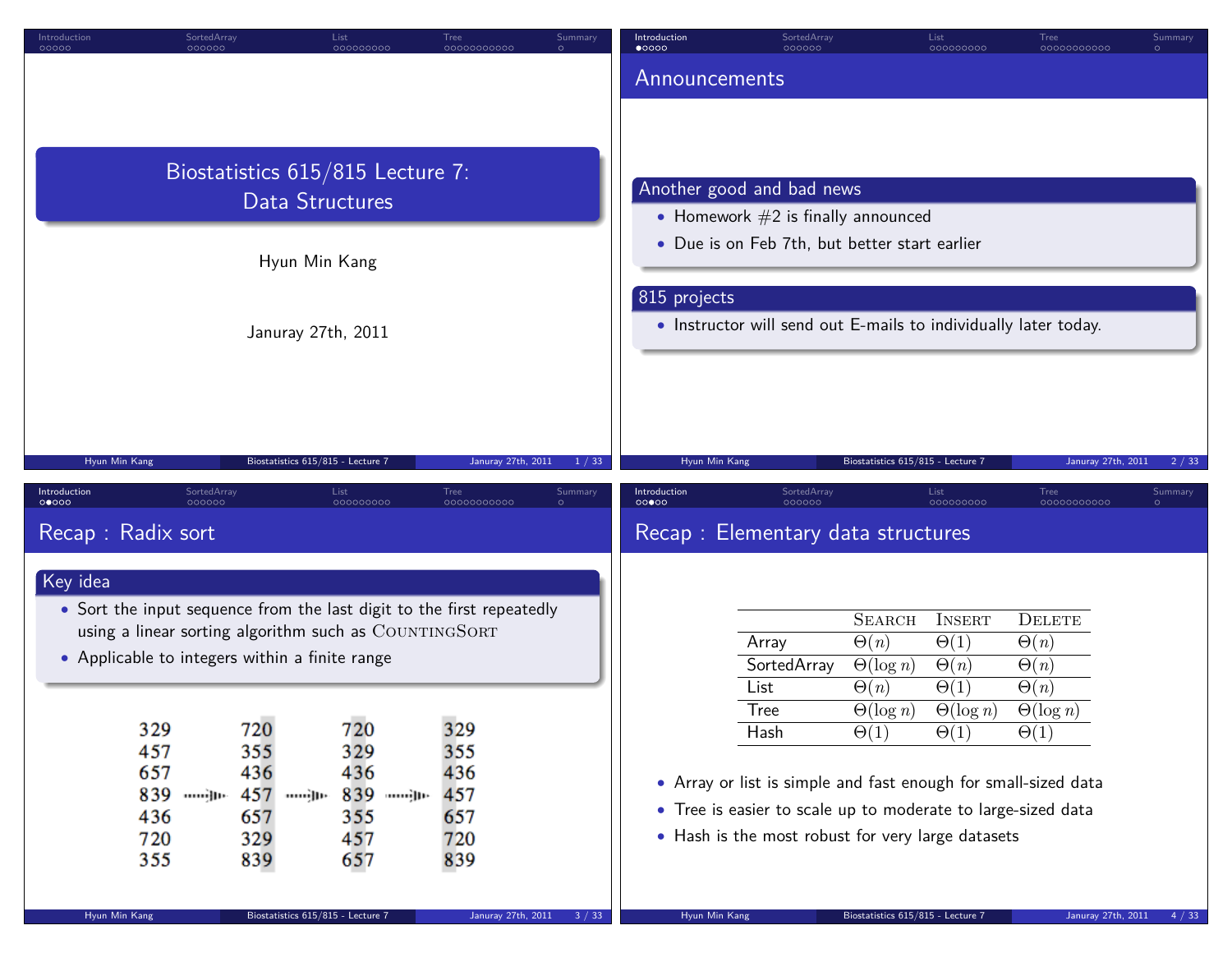| Introduction<br>SortedArray<br>00000                                                                                                                                                                                                                  | List                                                                                                                                                                                                                                                                                                                                               | <b>Tree</b>        | Summary<br>0000  | Introduction                                                                                                                                                                                                                | SortedArray                                                                                                                                                                                                                                                                                                                                                                                                                                                                                                                                                                                                                                                                                | List<br>000000000                 | Tree<br>0000000000 | Summary |
|-------------------------------------------------------------------------------------------------------------------------------------------------------------------------------------------------------------------------------------------------------|----------------------------------------------------------------------------------------------------------------------------------------------------------------------------------------------------------------------------------------------------------------------------------------------------------------------------------------------------|--------------------|------------------|-----------------------------------------------------------------------------------------------------------------------------------------------------------------------------------------------------------------------------|--------------------------------------------------------------------------------------------------------------------------------------------------------------------------------------------------------------------------------------------------------------------------------------------------------------------------------------------------------------------------------------------------------------------------------------------------------------------------------------------------------------------------------------------------------------------------------------------------------------------------------------------------------------------------------------------|-----------------------------------|--------------------|---------|
| can be tricky                                                                                                                                                                                                                                         | Recap: Memory management with user-defined data type                                                                                                                                                                                                                                                                                               |                    |                  | Today                                                                                                                                                                                                                       |                                                                                                                                                                                                                                                                                                                                                                                                                                                                                                                                                                                                                                                                                            |                                   |                    |         |
| int main(int argc, char** argv) {<br>myArray <int> A;<br/>A.insort(10);<br/>A.insort(20);<br/>myArray<int> B = A;<br/><math>B.</math> remove<math>(10)</math>;<br/>if (A.search(10) &lt; 0 ) {<br/><math>\mathcal{F}</math><br/>return 0;</int></int> | // creating an instance of myArray<br>// copy the instance<br>std::cout << "Cannot find 10" << std::endl; // what would happen?<br>// would to program terminate without errors?                                                                                                                                                                   |                    |                  | More data structures<br>• Sorted array<br>• Linked list<br>• Binary search tree<br>$\bullet$ Hash table<br>Focus<br>• Key concepts                                                                                          | • How to implement the concepts to working examples<br>• But not too much detail of advanced $C_{++}$                                                                                                                                                                                                                                                                                                                                                                                                                                                                                                                                                                                      |                                   |                    |         |
| Hyun Min Kang                                                                                                                                                                                                                                         | Biostatistics 615/815 - Lecture 7                                                                                                                                                                                                                                                                                                                  | Januray 27th, 2011 | 5 / 33           | Hyun Min Kang                                                                                                                                                                                                               |                                                                                                                                                                                                                                                                                                                                                                                                                                                                                                                                                                                                                                                                                            | Biostatistics 615/815 - Lecture 7 | Januray 27th, 2011 | 6 / 33  |
| SortedArray<br>Introduction<br>$\bullet$ 00000<br><b>Sorted Array</b>                                                                                                                                                                                 | List<br>000000000                                                                                                                                                                                                                                                                                                                                  | Tree<br>0000000000 | Summary<br>00000 | Introduction                                                                                                                                                                                                                | SortedArray<br>000000<br>Implementation : mySortedArray.h                                                                                                                                                                                                                                                                                                                                                                                                                                                                                                                                                                                                                                  | List<br>000000000                 | Tree<br>0000000000 | Summary |
| Key Idea<br>• Same structure with Array<br>$\bullet$ $\Theta(n)$ for insert<br>$\bullet$ $\Theta(\log n)$ for search<br>Algorithms<br>element if larger                                                                                               | • Ensure that elements are sorted when inserting and deleting an object<br>• Insertion takes longer, but search will be much faster<br>Insert Insert the element at the end, and swap with the previous<br>• Same as a single iteration of INSERTIONSORT<br>Search Use the binary search algorithm<br>Remove Same as the unsorted version of Array |                    | };               | // Exactly the same as myArray.h<br>#include <iostream><br/>#define DEFAULT_ALLOC 1024<br/>class mySortedArray {<br/>protected:<br/>T *data;<br/>public:<br/>mySortedArray();<br/><math>^</math>mySortedArray();</iostream> | template <class t=""> // template supporting a generic type<br/>// member variables hidden from outside<br/>// array of the genetic type<br/>int size; // number of elements in the container<br/>int nalloc; // # of objects allocated in the memory<br/>mySortedArray(mySortedArray&amp; a) {}; // for disabling object copy<br/>int search(const T&amp; x, int begin, int end); // search with ranges<br/>// abstract interface visible to outside<br/>// destructor<br/>void insert(const T&amp; x); // insert an element x<br/>int search(const T&amp; x); // search for an element x and return its location<br/>bool remove(const T&amp; x); // delete a particular element</class> | // default constructor            |                    |         |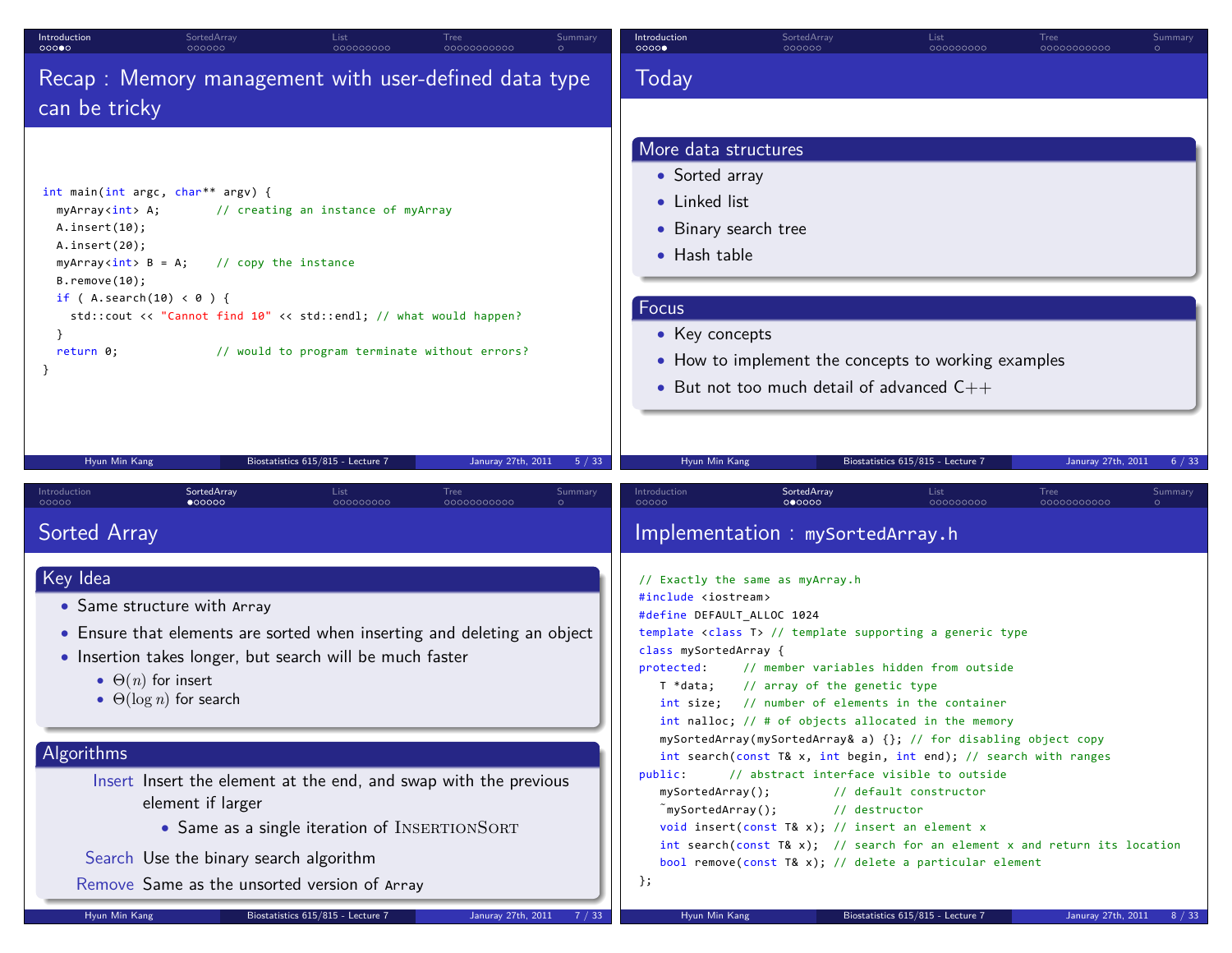| Introduction<br><b>00000</b>                                                                                                                                                                                                                                               | SortedArray<br>000000                                                                                                                                                                                                                                                                                                                                                                                                           | List<br>000000000                 | Tree<br>0000000000 | Summary<br>$\circ$ | Introduction<br>00000                                                                                                                                                                                                                 | SortedArray<br>0000000                                                                                                                                                                               | List<br>000000000                                                                                                                                                                                                                                                                                                                                                                                                                                | Tree<br>0000000000 | Summary |
|----------------------------------------------------------------------------------------------------------------------------------------------------------------------------------------------------------------------------------------------------------------------------|---------------------------------------------------------------------------------------------------------------------------------------------------------------------------------------------------------------------------------------------------------------------------------------------------------------------------------------------------------------------------------------------------------------------------------|-----------------------------------|--------------------|--------------------|---------------------------------------------------------------------------------------------------------------------------------------------------------------------------------------------------------------------------------------|------------------------------------------------------------------------------------------------------------------------------------------------------------------------------------------------------|--------------------------------------------------------------------------------------------------------------------------------------------------------------------------------------------------------------------------------------------------------------------------------------------------------------------------------------------------------------------------------------------------------------------------------------------------|--------------------|---------|
|                                                                                                                                                                                                                                                                            | Implementation : Main.cpp                                                                                                                                                                                                                                                                                                                                                                                                       |                                   |                    |                    |                                                                                                                                                                                                                                       |                                                                                                                                                                                                      | Implementation : mySortedArray::insert()                                                                                                                                                                                                                                                                                                                                                                                                         |                    |         |
| mySortedArray <int> A;<br/>A.insert(10);<br/>A.insert(5);<br/>A.insert(20);<br/>A.inert(7);<br/>return 0;<br/><math>\mathcal{F}</math></int>                                                                                                                               | int main(int argc, char** argv) {<br>$1/$ {10}<br>$1/$ {5,10}<br>$1/$ {5,10,20}<br>$\frac{1}{6}$ {5,7,10,20}<br>std::cout << "A.search(7) = " << A.search(7) << std::endl; // returns 1<br>std::cout << "A.search(10) = " << A.search(10) << std::endl; // returns 2<br>$mySortedArrayint>& B = A; // copy is disallowed but reference is allowed$<br>std::cout << "B.search(10) = " << B.search(10) << std::endl; // returns 2 |                                   |                    |                    | template <class t=""><br/>delete [] data;<br/><math>data = newdata;</math><br/>nalloc <math>*= 2;</math><br/><math>data[i+1] = data[i];</math><br/>}<br/><math>data[i+1] = x;</math><br/>++size;<br/><math>\mathcal{F}</math></class> | void mySortedArray <t>::insert(const T&amp; x) {<br/>for(int i=0; i &lt; nalloc; ++i) {<br/><math>newdata[i] = data[i];</math><br/>for(i=size-1; (i &gt;= 0) &amp;&amp; (data[i] &gt; x); --i) {</t> | if (size >= nalloc ) { $//$ if container has more elements than allocated<br>$T^*$ newdata = new T[nalloc*2]; // make an array at doubled size<br>// copy the contents of array<br>// delete the original array<br>// and reassign data ptr<br>// and double the nalloc<br>int i; // scan from last to first until find smaller element<br>// shift the elements to right<br>// insert the element at the right position<br>// increase the size |                    |         |
| Hyun Min Kang                                                                                                                                                                                                                                                              |                                                                                                                                                                                                                                                                                                                                                                                                                                 | Biostatistics 615/815 - Lecture 7 | Januray 27th, 2011 | 9 / 33             | Hyun Min Kang                                                                                                                                                                                                                         |                                                                                                                                                                                                      | Biostatistics 615/815 - Lecture 7                                                                                                                                                                                                                                                                                                                                                                                                                | Januray 27th, 2011 | 10/33   |
| Introduction<br>00000                                                                                                                                                                                                                                                      | SortedArray<br>0000000                                                                                                                                                                                                                                                                                                                                                                                                          | List<br>000000000                 | Tree<br>0000000000 | Summary            | Introduction<br>00000                                                                                                                                                                                                                 | SortedArray<br>00000                                                                                                                                                                                 | List<br>000000000                                                                                                                                                                                                                                                                                                                                                                                                                                | Tree<br>0000000000 | Summary |
|                                                                                                                                                                                                                                                                            | Implementation : mySortedArray::search()                                                                                                                                                                                                                                                                                                                                                                                        |                                   |                    |                    |                                                                                                                                                                                                                                       |                                                                                                                                                                                                      | Implementation : mySortedArray::remove()                                                                                                                                                                                                                                                                                                                                                                                                         |                    |         |
| template <class t=""><br/><math>\mathcal{F}</math><br/>if (<math>begin \gt{cases}</math> begin <math>&gt;</math> end )<br/><math>return -1</math>;<br/>else {<br/>if ( <math>data[\text{mid}] == x</math> )<br/>return mid;<br/>else<br/>}<br/>}<br/>Hyun Min Kang</class> | int mySortedArray <t>::search(const T&amp; x) {<br/>return search<math>(x, 0, size-1);</math><br/>template <class t=""> // simple binary search<br/>int mySortedArray<t>::search(const T&amp; x, int begin, int end) {<br/>int mid = <math>(begin+end)/2;</math><br/>else if <math>(data[\text{mid}] &lt; x)</math><br/>return search(x, mid+1, end);<br/>return search(x, begin, mid);</t></class></t>                         | Biostatistics 615/815 - Lecture 7 | Januray 27th, 2011 | 11 / 33            | // same as myArray::remove()<br>template <class t=""><br/>if ( <math>i &gt; = 0</math> ) {<br/>--size;<br/>return true;<br/><math>\mathcal{F}</math><br/>else {<br/>return false;<br/>}<br/>Hyun Min Kang</class>                     | bool mySortedArray <t>::remove(const T&amp; x) {<br/><math>int i = search(x);</math> // try to find the element<br/>// if found<br/>for(int <math>j=1</math>; <math>j &lt;</math> size-1; ++j) {</t> | $data[i] = data[i+1];$ // shift all the elements by one<br>// and reduce the array size<br>// successfully removed the value<br>// cannot find the value to remove<br>Biostatistics 615/815 - Lecture 7                                                                                                                                                                                                                                          | Januray 27th, 2011 | 12 / 33 |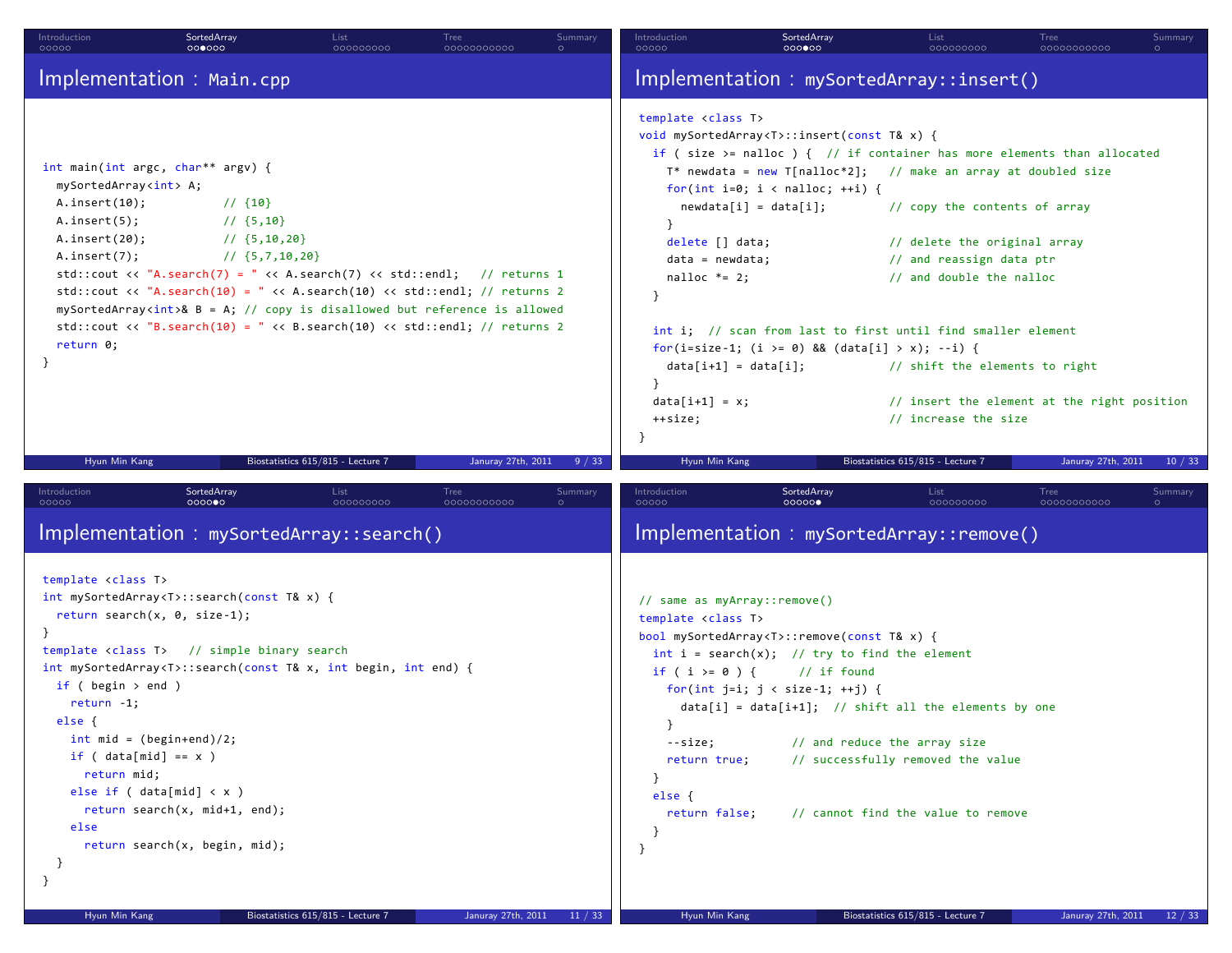| Introduction<br>00000                                                                                                                                                                        | SortedArray<br>000000                                                                                                                                                                                                                                                                                                                                                                                                                                                                                                                | List<br>000000000                 | <b>Tree</b><br>0000000000 | Summary | Introduction<br>00000                                                                                                                                   | SortedArray<br>000000                                                                                                                                                                                                                                                                                                                                                                                     | List<br>000000000                                                                         | Tree<br>0000000000                    | Summary |
|----------------------------------------------------------------------------------------------------------------------------------------------------------------------------------------------|--------------------------------------------------------------------------------------------------------------------------------------------------------------------------------------------------------------------------------------------------------------------------------------------------------------------------------------------------------------------------------------------------------------------------------------------------------------------------------------------------------------------------------------|-----------------------------------|---------------------------|---------|---------------------------------------------------------------------------------------------------------------------------------------------------------|-----------------------------------------------------------------------------------------------------------------------------------------------------------------------------------------------------------------------------------------------------------------------------------------------------------------------------------------------------------------------------------------------------------|-------------------------------------------------------------------------------------------|---------------------------------------|---------|
| <b>Linked List</b>                                                                                                                                                                           |                                                                                                                                                                                                                                                                                                                                                                                                                                                                                                                                      |                                   |                           |         |                                                                                                                                                         | Example of a linked list                                                                                                                                                                                                                                                                                                                                                                                  |                                                                                           |                                       |         |
| Hyun Min Kang                                                                                                                                                                                | • A data structure where the objects are arranged in linear order<br>• Each object contains the pointer to the next object<br>• Objects do not exist in consecutive memory space<br>• No need to shift elements for insertions and deletions<br>• No need to allocate/reallocate the memory space<br>• Need to traverse elements one by one<br>• Likely inefficient than Array in practice because data is not necessarily<br>localized in memory<br>• Variants in implementation<br>• (Singly-) linked list<br>• Doubly-linked list | Biostatistics 615/815 - Lecture 7 | Januray 27th, 2011        | 13 / 33 | (a)<br>L.head<br>(b)<br>L.head<br>(c)<br>L.head<br>Hyun Min Kang                                                                                        | prev<br>9<br> 25 <br>$\angle$  25 <br>• Example of a doubly-linked list<br>• Singly-linked list if prev field does not exist                                                                                                                                                                                                                                                                              | key<br>next<br>9<br>16 <sup>1</sup><br>  9  <br> 16 <br>Biostatistics 615/815 - Lecture 7 | $\vert 1 \vert$<br>Januray 27th, 2011 | 14 / 33 |
| Introduction<br>00000                                                                                                                                                                        | SortedArray<br>nnnnnn                                                                                                                                                                                                                                                                                                                                                                                                                                                                                                                | List<br>000000000                 | <b>Tree</b><br>0000000000 | Summary | Introduction<br>00000                                                                                                                                   | SortedArray<br>nnnnnr                                                                                                                                                                                                                                                                                                                                                                                     | List<br>000000000                                                                         | Tree<br>0000000000                    | Summary |
|                                                                                                                                                                                              | Implementation of singly-linked list                                                                                                                                                                                                                                                                                                                                                                                                                                                                                                 |                                   |                           |         |                                                                                                                                                         | List implementation : class myListNode                                                                                                                                                                                                                                                                                                                                                                    |                                                                                           |                                       |         |
| myList.h<br>#include "myListNode.h"<br>template <class t=""><br/>class myList {<br/>protected:<br/>public:<br/><math>\tilde{m}</math>yList();<br/><math>\}</math>;<br/>Hyun Min Kang</class> | myListNode <t>* head; // list only contains the pointer to head<br/>myList(myList&amp; a) {}; // prevent copying<br/><math>myList()</math> : head(NULL) <math>\{\}</math> // initially header is NIL<br/>void insert(const T&amp; x); // insert an element <math>x</math><br/>int search(const T&amp; x); // search for an element x and return its location<br/>bool remove(const T&amp; x); // delete a particular element</t>                                                                                                     | Biostatistics 615/815 - Lecture 7 | Januray 27th, 2011        | 15 / 33 | myListNode.h<br>template <class t=""><br/>class myListNode {<br/>T value;<br/><math>myListNode()</math>;<br/><math>\}</math>;<br/>Hyun Min Kang</class> | // the value of each element<br>myListNode <t>* next; // pointer to the next element<br/>myListNode(const T&amp; v, myListNode<t>* n) : value(v), next(n) {} // constructor<br/>int search(const T&amp; x, int curPos);<br/>myListNode<t>* remove(const T&amp; x, myListNode<t>** pPrevNext);<br/>template <class s=""> friend class myList; // allow full access to myList class</class></t></t></t></t> | Biostatistics 615/815 - Lecture 7                                                         | Januray 27th, 2011                    | 16 / 33 |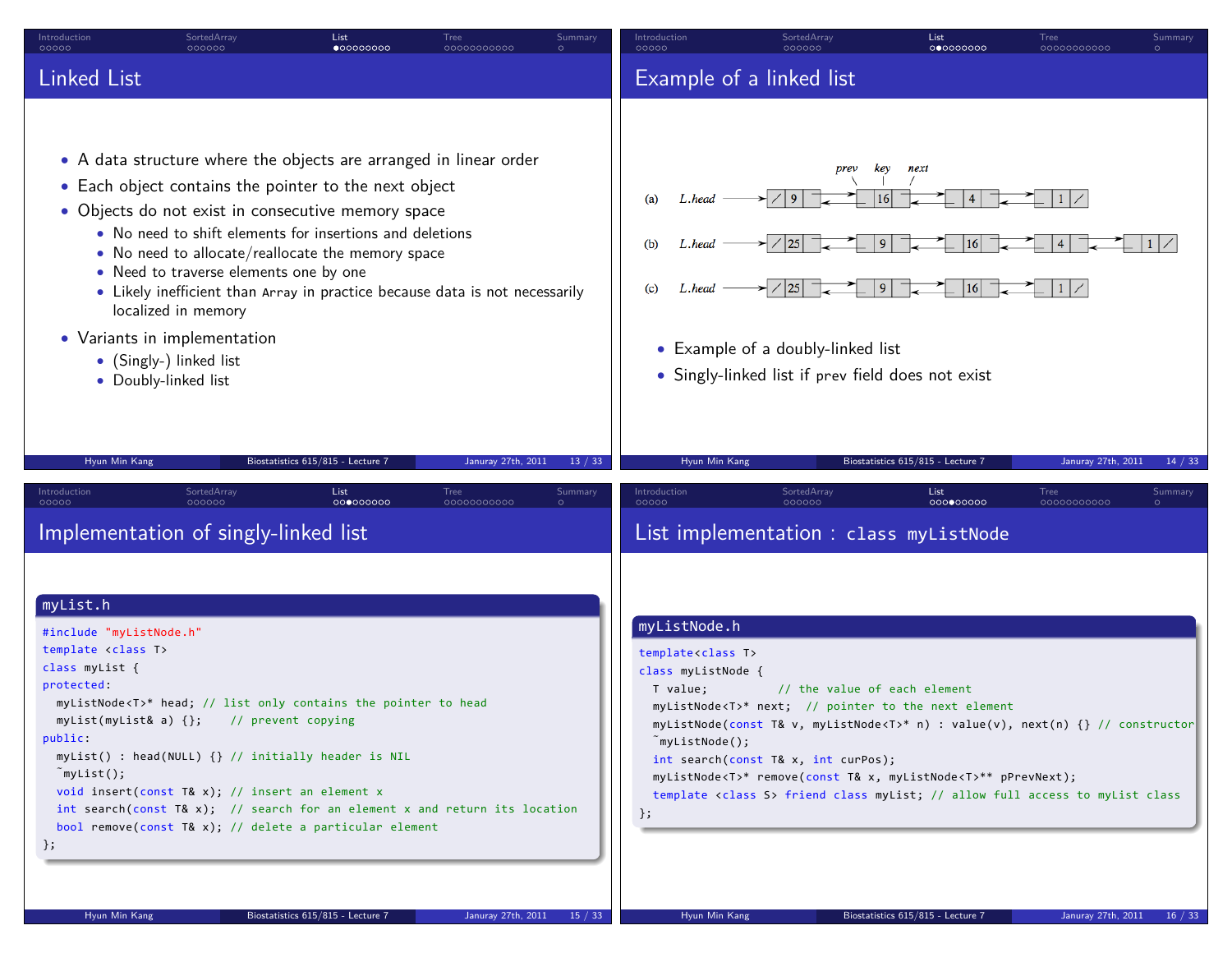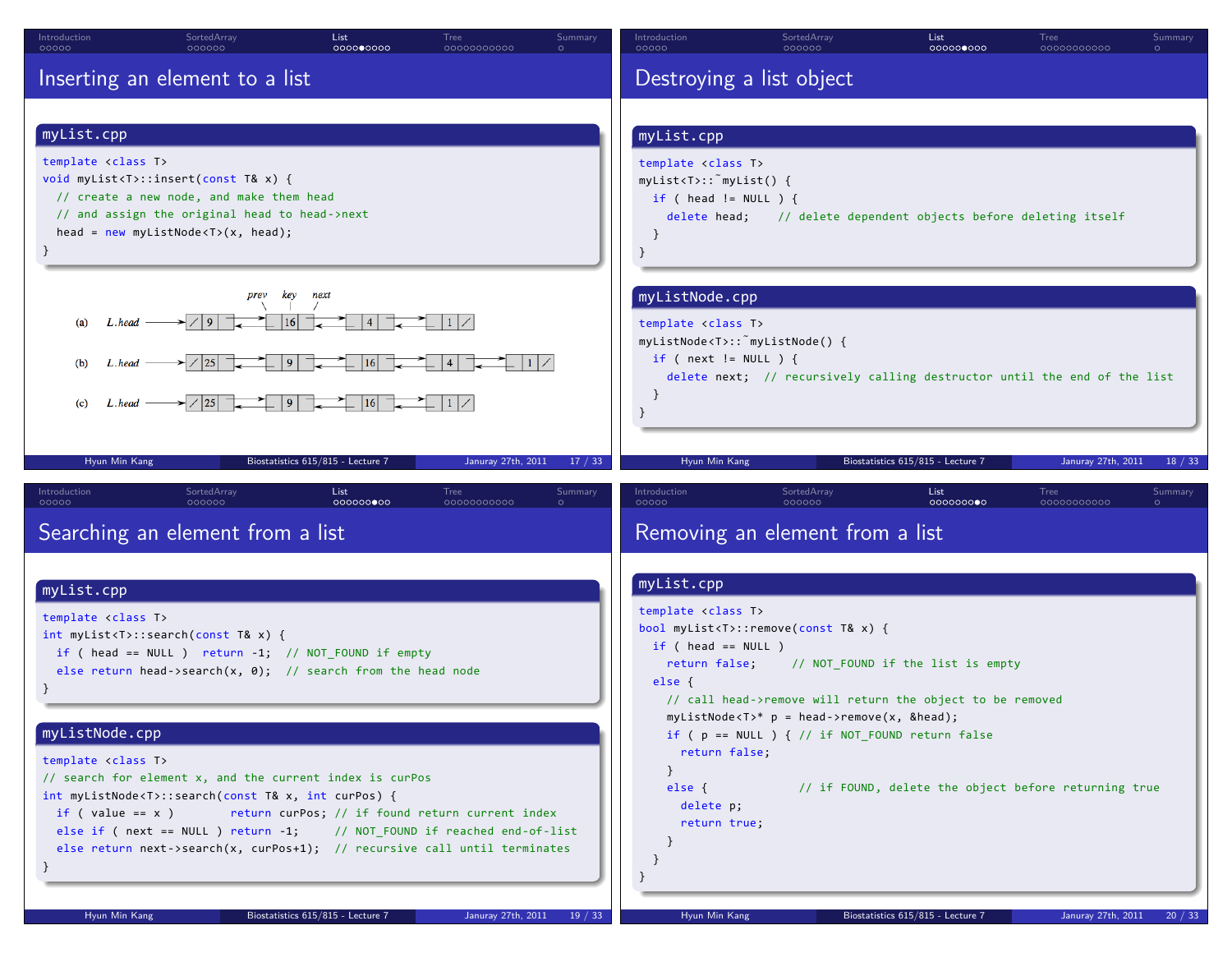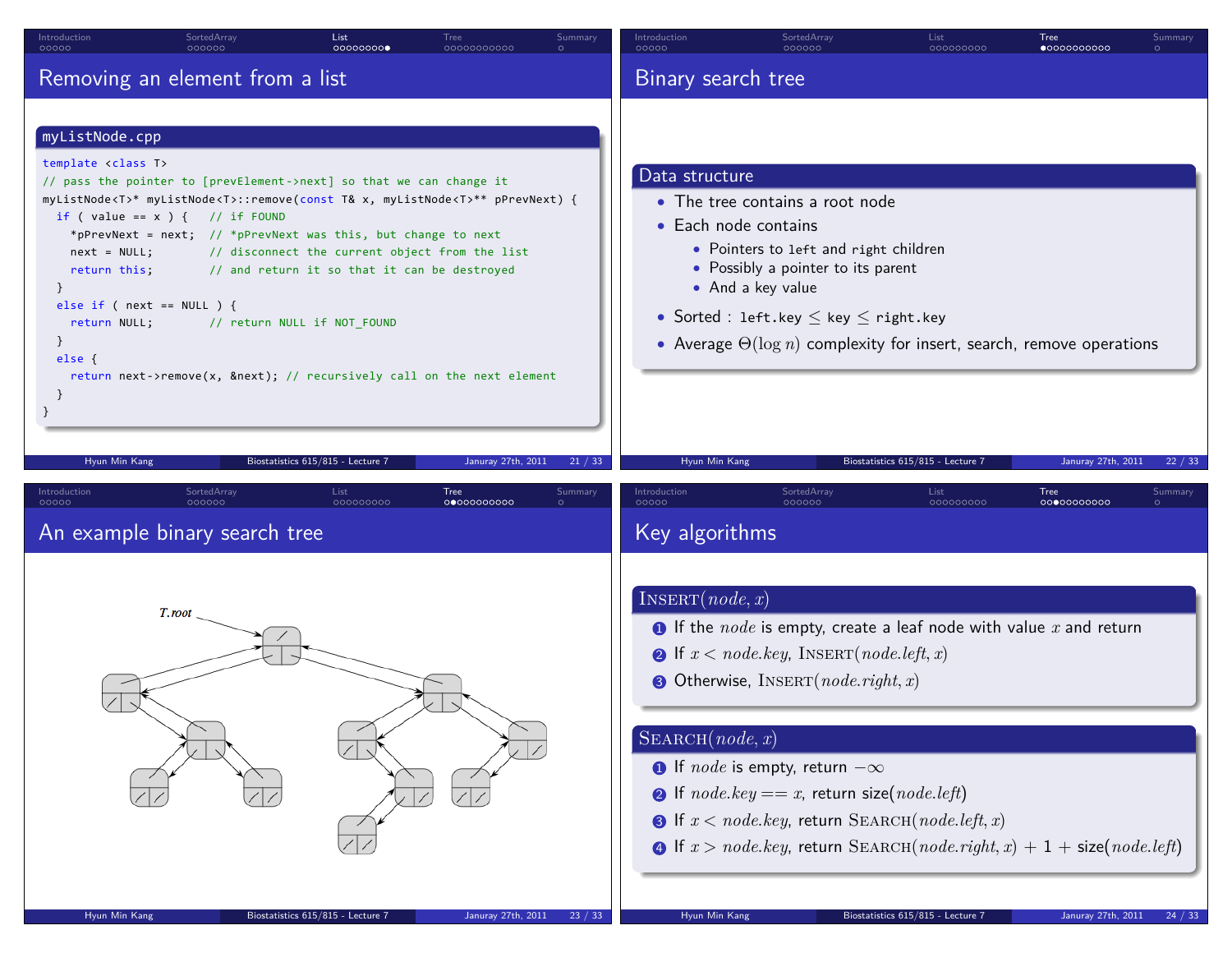| Introduction<br>00000                                                                                                                                                                                                                                                                          | SortedArray<br>000000                                                                                                                                                                                                                                                                                                                                                                                                                                                                                                                        | List<br>000000000                                                                                       | Tree<br>00000000000 | Summary | Introduction<br>00000                                                                                                                                                                                                                                                                       | SortedArray<br>000000                                                                                                   | List<br>000000000                                                                           | Tree<br>00000000000                         | Summary |
|------------------------------------------------------------------------------------------------------------------------------------------------------------------------------------------------------------------------------------------------------------------------------------------------|----------------------------------------------------------------------------------------------------------------------------------------------------------------------------------------------------------------------------------------------------------------------------------------------------------------------------------------------------------------------------------------------------------------------------------------------------------------------------------------------------------------------------------------------|---------------------------------------------------------------------------------------------------------|---------------------|---------|---------------------------------------------------------------------------------------------------------------------------------------------------------------------------------------------------------------------------------------------------------------------------------------------|-------------------------------------------------------------------------------------------------------------------------|---------------------------------------------------------------------------------------------|---------------------------------------------|---------|
| Key algorithms                                                                                                                                                                                                                                                                                 |                                                                                                                                                                                                                                                                                                                                                                                                                                                                                                                                              |                                                                                                         |                     |         |                                                                                                                                                                                                                                                                                             | Implementation of binary search tree                                                                                    |                                                                                             |                                             |         |
| REMove(node, x)<br><b>O</b> If node.key $== x$<br>child<br><b>2</b> If $x < node, key$<br><b>8</b> If $x > node(key)$<br>Hyun Min Kang                                                                                                                                                         | <b>O</b> If the node is leaf, remove the node<br>If the node only has left child, replace the current node to the left child<br><b>8</b> If the node only has right child, replace the current node to the right<br>4 Otherwise, pick either maximum among left sub-tree or minimum<br>among right subtree and substitute the node into the current node<br>$\bullet$ Call REMOVE(node.left, x) if node.left exists<br>Otherwise, return NOTFOUND<br>$\bullet$ Call REMOVE(node.right, x) if node.right exists<br>Otherwise, return NOTFOUND | Biostatistics 615/815 - Lecture 7                                                                       | Januray 27th, 2011  | 25 / 33 | myTree.h<br>template <class t=""><br/>class myTree {<br/>protected:<br/>myTreeNode<t>* pRoot;<br/>myTree(myTree&amp; a) {};<br/>public:<br/>void insert(const T&amp; x);<br/>int search(const T&amp;x);<br/>bool remove(const T&amp; x);<br/><math>\}</math>;<br/>Hyun Min Kang</t></class> | myTree() {        pRoot = NULL;        }        // initially root is empty                                              | // tree contains pointer to root<br>// prevent copying<br>Biostatistics 615/815 - Lecture 7 | Januray 27th, 2011                          | 26 / 33 |
| Introduction<br>nnnnn                                                                                                                                                                                                                                                                          | SortedArray<br>pooooc<br>Implementation of binary search tree                                                                                                                                                                                                                                                                                                                                                                                                                                                                                | List<br>000000000                                                                                       | Tree<br>00000000000 | Summary | Introduction<br>00000                                                                                                                                                                                                                                                                       | SortedArray<br>nnnnnr<br>Binary search tree : INSERT                                                                    | List<br>000000000                                                                           | Tree<br>00000000000                         | Summary |
| myTreeNode.h<br>template <class t=""><br/>class myTreeNode {<br/>T value; // key value<br/><math>\tilde{m}</math>y<math>T</math>ree<math>N</math>ode<math>()</math>;<br/>int search(const <math>T&amp;x</math>);<br/>T getMax();<br/><math>T getMin()</math>;<br/>};<br/>Hyun Min Kang</class> | int size; // total number of nodes in the subtree<br>myTreeNode <t>* left; // pointer to the left subtree<br/>myTreeNode<t>* right; // pointer to the right subtree<br/>myTreeNode(const T&amp; x, myTreeNode<t>* 1, myTreeNode<t>* r); // constructors<br/>// destructors<br/>void insert(const T&amp; x); // insert an element<br/>myTreeNode<t>* remove(const T&amp; x, myTreeNode<t>** ppSelf);</t></t></t></t></t></t>                                                                                                                  | // maximum value in the subtree<br>// minimum value in the subtree<br>Biostatistics 615/815 - Lecture 7 | Januray 27th, 2011  | 27/33   | myTree.cpp<br>template <class t=""><br/><math>if (pRoot == NULL)</math><br/>else<br/><math>pRoot\rightarrow insert(x);</math><br/><sup>}</sup><br/>Hyun Min Kang</class>                                                                                                                    | void myTree <t>::insert(const T&amp; x) {<br/>pRoot = new myTreeNode<t>(x,NULL,NULL); // create a root if empty</t></t> | Biostatistics 615/815 - Lecture 7                                                           | // insert to the root<br>Januray 27th, 2011 | 28 / 33 |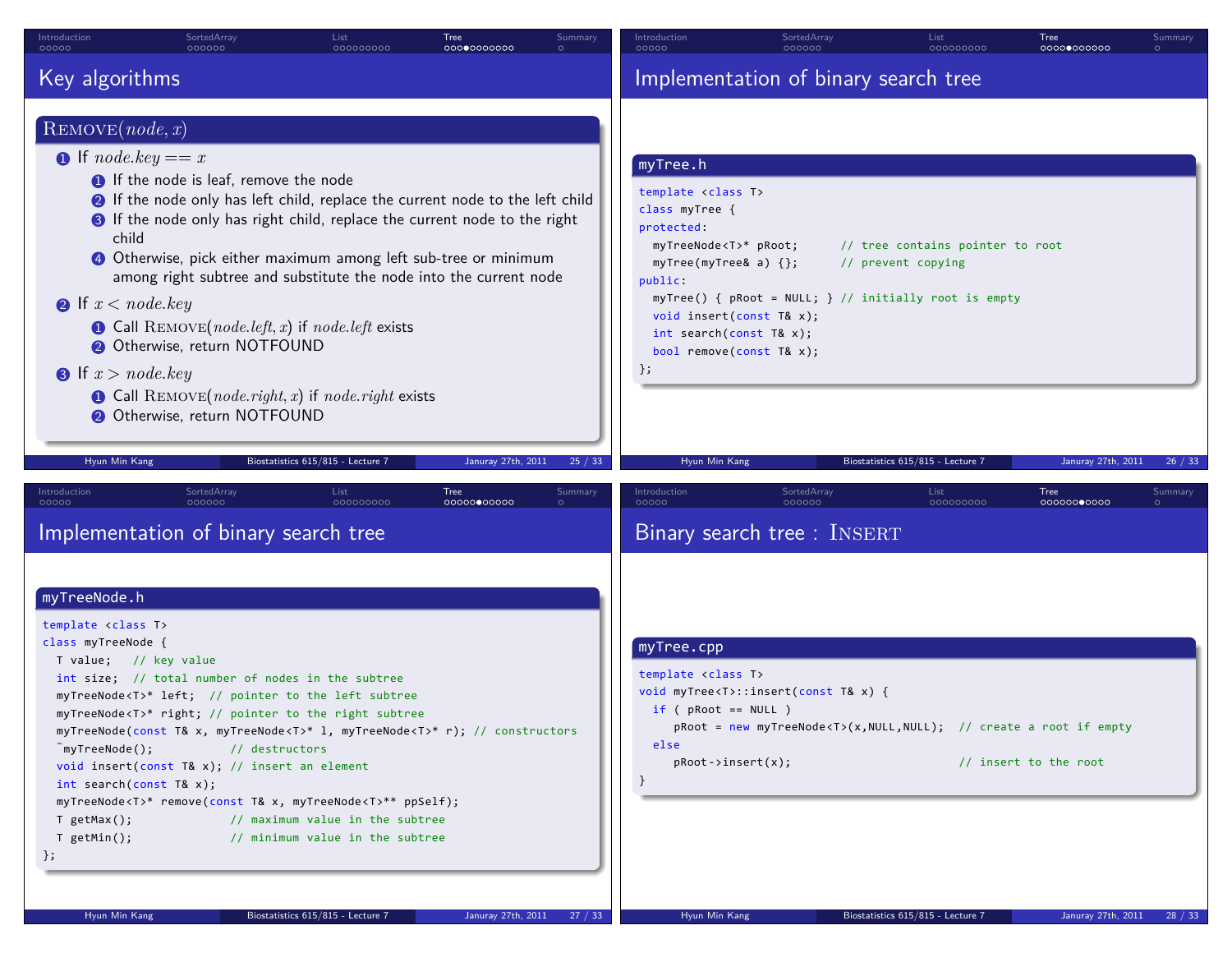